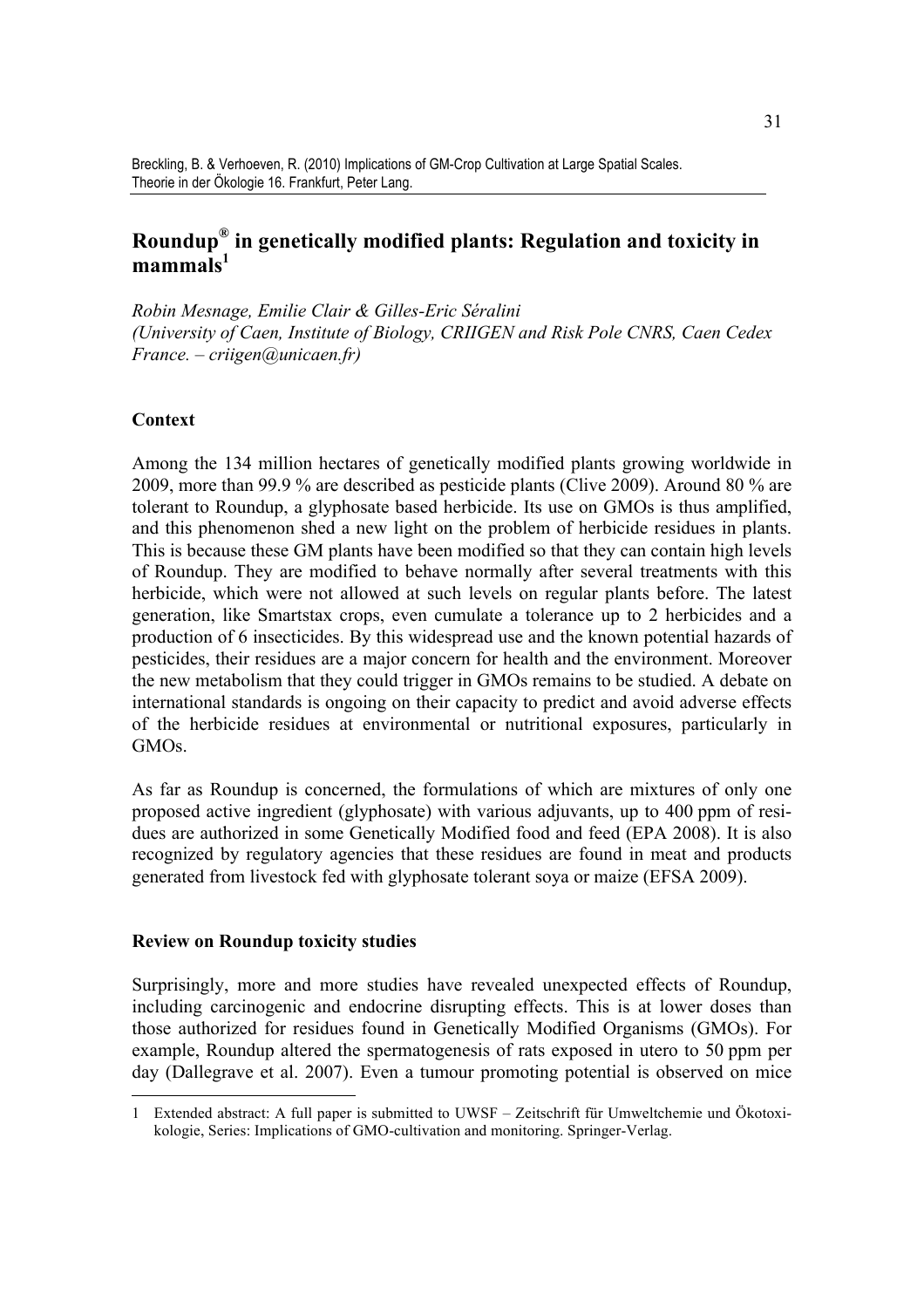exposed to 25 ppm per day (George et al. 2010). Alterations of rat testicular morphology and testosterone levels occur at doses of 5 ppm per day (Romano et al. 2009). In our laboratory we have observed endocrine disruption on human cell lines; it was a disruption of aromatase, of the androgen and estrogen receptors in 24 hours, starting from 0.5 ppm Roundup. This corresponds to glyphosate concentrations 2000 times less than the authorized levels in GMOs (Gasnier et al. 2009). Furthermore, we have shown that Roundup inhibited cellular respiration, and that it also caused membrane damages. Last but not least, Roundup showed genotoxic effects, as well as it induced apoptosis and necrosis in human cells (Benachour & Séralini 2009). Most of these effects are amplified with time. This is preoccupying, and it does highlight the limits of the Acceptable Daily Intake concept for long term exposures.

#### **Debate on health risks**

In all these studies, toxic effects were not detected with the so-called active ingredient glyphosate alone at these doses; they were more related to the formulations of the herbicide and its adjuvants. These remain confidential and their residues are not measured. Out of the 20 tests required (or conditionally required) to register a pesticide in the United States, only 7 short-term acute toxicity tests use the whole formulation; the others are done using the sole active ingredient (Cox & Surgan 2006). The problem of pesticide registration is indeed very old, and it is only the active ingredient that is tested in chronic mammalian toxicity tests (generally for 2 years on rats). Moreover there is generally only one 2-year test worldwide on a mammal per pesticide, performed by the company commercializing this pesticide. Adjuvants are often considered to be inert in the assessment process. This is a major issue. Such a simplistic approach of pesticides hazards bypasses the potential effects of adjuvants and their mixtures with the active ingredient on chronic risks. This issue is even more crucial with GMOs which are designed to tolerate the formulations that enter the edible plant cells.

Nevertheless, it is well known that adjuvants are mixed with the active ingredient in order to increase the efficiency of formulations. In medicine, adjuvants are also used to increase the molecule absorptions, or the effectiveness of vaccines. In chemical products such as pesticides, they are used to increase targeted toxicity (for example penetration in leaves or insects), but they do have an effect also on non specific targets too. Some known adjuvants of Roundup such as polyethoxylated tallowamine (or POEA) showed more toxic effects than glyphosate in various models, and even more than Roundup in some cases on aquatic life for example (Tsui & Chu 2003; Marc et al. 2005) or on human cells (Benachour & Seralini 2009).

By only considering the active ingredient, regulatory thresholds seem to guarantee the safety of residues, however we conclude that it is not the case with the whole formulations, in particular those specific to GMOs. In conclusion, confidentiality on the composition of formulations must be lifted, as announced recently by the U.S. Environmental Protection Agency following our work (EPA 2009). People consuming GMOs are thus